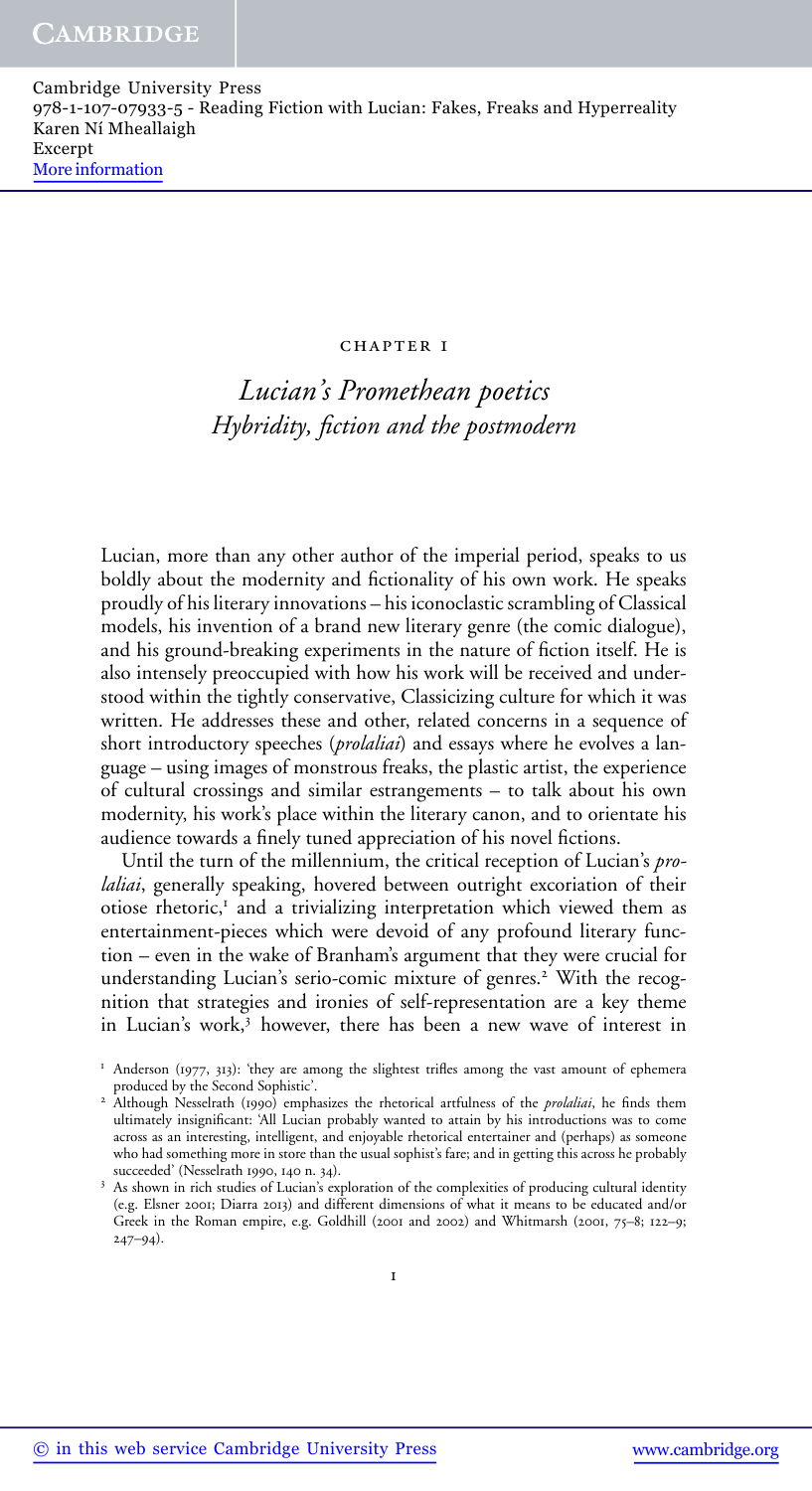2 Lucian's Promethean poetics

the *prolaliai* which, as formal rhetorical introductions, have a particularly important role to play in mediating the author to his public.<sup>4</sup> But whilst the tension between innovation and traditionalism in these works has been well mapped out in the critical literature, its aesthetic implications for a reading of Lucian's longer fictional works have by no means been fully explored.<sup>5</sup> There is more, still, to be said about how Lucian builds a literary theory into these essays and its ramifications for his own work more broadly.

My exploration of Lucian's fiction in this book will therefore begin with Lucian's own introductions. My aim is first to explore Lucian's use of the hybrid creature (predominantly, the centaur) and the myth of the rebellious inventor Prometheus to prompt the reader to think about his own artistic enterprise. I will show how Lucian uses these images to form a coherent poetics which is distinctive both from modernist manifestos in the earlier Greek literary tradition and from contemporary theoretical positions as well. What will emerge, I hope, is a clear sense of Lucian as an innovative literary theorist as well as creative artist (indeed, Lucian's creativity is fuelled by his critical interests); one whose work speaks straight to the heart of postclassicism in the ancient world, as well as postmodernism in our own culture. We can then begin to see how the ideals and anxieties which are expressed in these overtly self-theorizing essays animate Lucian's creative experiments in narrative fiction.

## **Lucian and the shock of the new**

In the *prolalia Zeuxis* Lucian describes a conversation which he had with a group of audience-members after one of his lecture-performances. Despite their enthusiastic admiration, the fans' praise rang hollow in Lucian's ears for he began to notice, to his chagrin, that what they singled out for praise was not the beauty or precision of his speech, but only the novelty of his subject. Realizing that they were praising him for the talents of a cheap

<sup>4</sup> Whitmarsh <sup>2001</sup>, <sup>75</sup>–8. <sup>5</sup> Our understanding of the literary-theoretical ramifications of Lucian's *prolaliai* and related essays has been vastly expanded by Branham 1989, 38–46 (Lucian's hybrids as a metaphor for the hybrid and serio-comic nature of his work); Romm 1990 (the literary-critical implications of wax and clay as artistic materials in Lucian's works); Whitmarsh 2001, 75–8 (Lucian's postclassical self-positioning through promoting the artificial nature of his *mimēsis*); von Möllendorff 2006a (Lucian's exploration, through hybrid animals, of the aesthetic of *charis*); and Popescu 2009 and Popescu forthcoming b (Lucian's use of *paradoxa* as paradigms for the exoticism of his own cultural *persona* and his work). Brandão (2001) is a neglected study of Lucian's hybridity. In spite of its promising title, Weissenberger 1996 is limited in the scope of its analysis, focusing mainly on Lucian's Atticism and entirely omitting the *prolaliai* from its survey of Lucian's literary-critical works.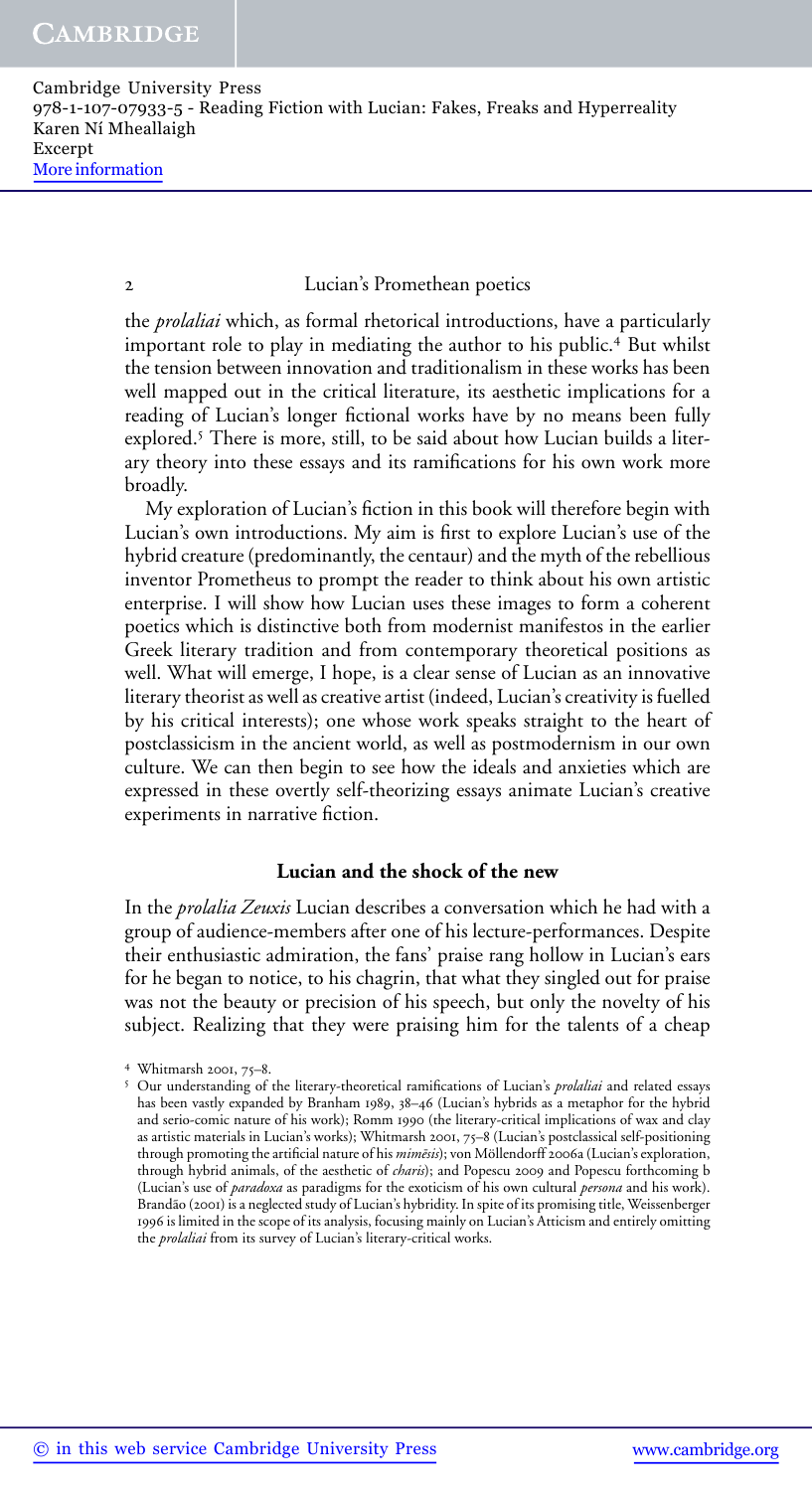### *Lucian and the shock of the new* 3

conjurer rather than a literary or rhetorical artist, Lucian felt the gold of their admiration turn to dust.<sup>6</sup>

Two examples serve to illustrate this painful situation: Antiochus of Macedon's defeat of the Galatians by shocking them into panic with the mere sight of his elephants,<sup>7</sup> and the Greek painter Zeuxis' disappointment to find that people who viewed his painting of a centaur family were struck only by the unusual domesticity of the scene, for centaurs were familiar as the predominantly masculine and aggressive creatures of the centauromachy theme.<sup>8</sup> Lucian, similarly, is anxious that his own oratorical victory may be due merely to his arsenal of 'strange monsters' (*xena mormolykeia*) and 'magic tricks' (*thaumatopoiia*) which amaze the crowd, and that their praise is due to the novelty and unconventionality (*kainon kai terastion*) of his work rather than to his technical skill.<sup>9</sup> Zeuxis' protest echoes Lucian's own:

'These people are praising the mere clay (*pēlon*) of my art. They care little about the beauty of the colours and the artistry of their application; the novelty (*kainotomia*) of the subject is of greater importance to them than the precision of the work.'<sup>10</sup>

On the one hand, Zeuxis devalues the aesthetic of novelty by equating the wondrous nature of his painting with the worthless sculptural medium of clay. On the other hand, this allusion to clay creates an intertextual link with the essay *You are a literary Prometheus*, whose sustained sculptural metaphor opens up the opportunity for a redemptive reading of Zeuxis' artistic experimentation by aligning it with a protean, malleable substance which is resistant to fixity of form. There is therefore a measure of duplicity about this display of artistic snobbery in *Zeuxis*, for we should not, I think, discount the ways in which Lucian draws repeatedly on images of wonder – monsters, magic and centaurs – to talk about (even, perhaps, to advertise) the crowd-pleasing aspects of his own marvellous new genre. In the *prolaliai* he appears frequently at pains to distance himself from this more debased and popular appeal – but it is clear that sophistic performances were a

<sup>6</sup> *Zeux.* 2. <sup>7</sup> *Zeux.* 8–11.<br><sup>8</sup> On the centauromachy theme in classical Greek art, see DuBois 1982, 49–77; on reading centaurs in classical Greek art, see Osborne 1994; see also Padgett 2003.

in classical Greek art, see Osborne <sup>1994</sup>; see also Padgett <sup>2003</sup>. <sup>9</sup> *Zeux.* <sup>12</sup>. <sup>10</sup> *Zeux.* <sup>7</sup>: **οὗτοι γὰρ ἡμῶν τὸν πηλὸν τῆς τέχνης ἐπαινοῦσι**, **τῶν δὲ αὖ φώτων εἰκαλῶς ἔχει καὶ κατὰ τὴν τέχνην**, **οὐ πολὺν ποιοῦνται λόγον**, **ἀλλὰ παρευδοκιμεῖ τὴν ἀκρίβειαν τῶν ἔργων ἡ τῆς ὑποθέσεως καινοτομία**. Pretzler (2009) considers (rightly in my view) the possibility that Zeuxis' centaur-painting is a Lucianic invention. Female centaurs were also the subject of a painting described in Philostratus' *Imagines* 2.3; for comparison of the two, see Pretzler 2009, 167–8 with further bibliography. Translations, unless otherwise attributed, are mine.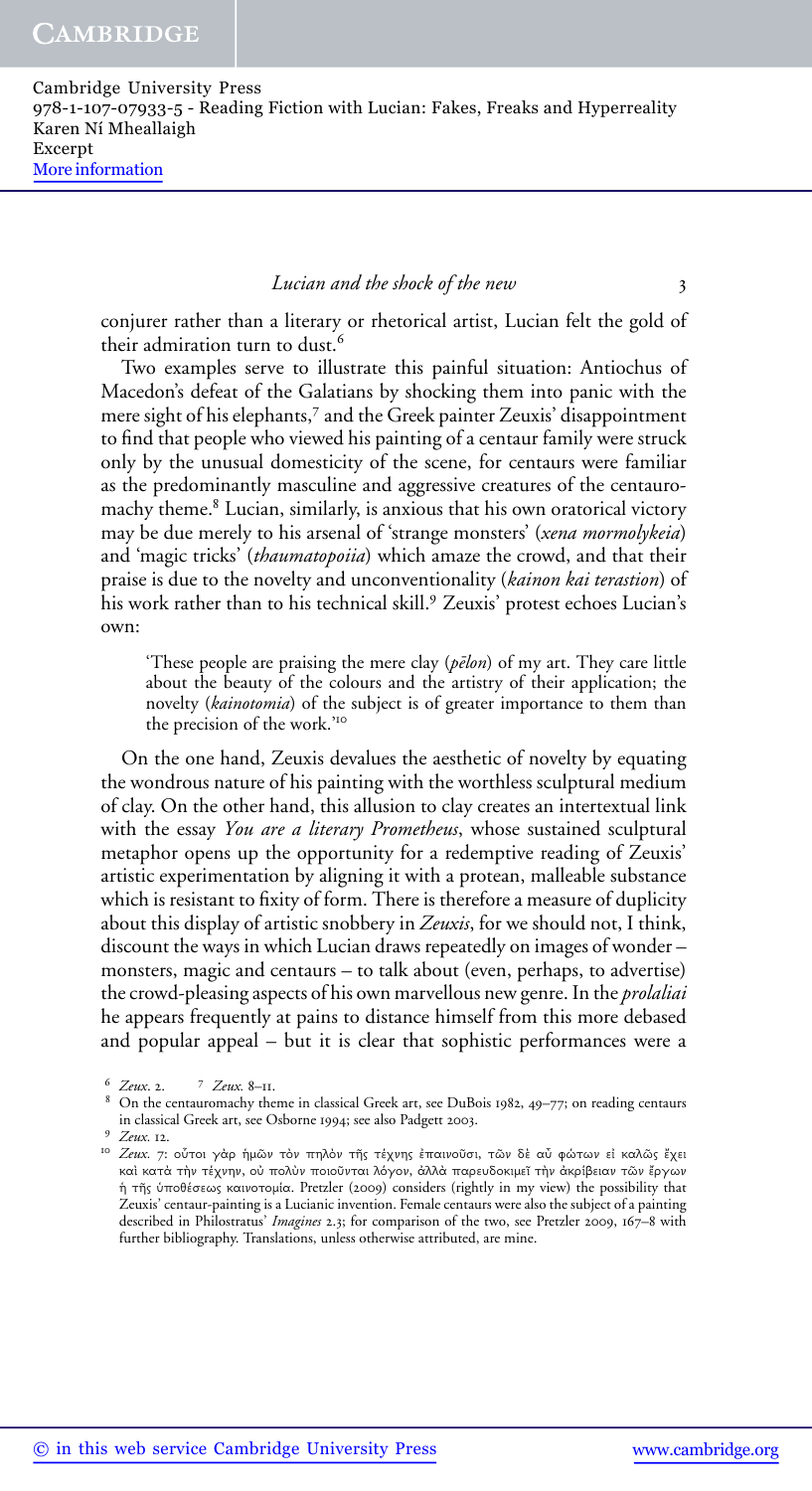4 Lucian's Promethean poetics

form of public entertainment which commanded a much more eclectic audience in antiquity than the texts themselves overtly address.<sup>11</sup> As Romm points out, this disdain must be a dissimulative strategy on Lucian's part, which cannot be interpreted at face value.<sup>12</sup> Through the semiotically rich centaur theme, he also redeems his literary enterprise by assimilating it to the spirit of Promethean, anti-Olympian rebelliousness which dominated the Centaurs' battles, as Romm has argued.<sup>13</sup> Lucian's fascination with Zeuxis' centaurs focuses on the artist's naturalistic treatment of the hybridity of the centaurs' bodies and their expression, especially the mixture of wildness and tender vulnerability in the babies.<sup>14</sup> In this way, the centaur becomes, explicitly, an icon for Lucian's own artistic enterprise which is both a confection of canonical models (just as the centaur is itself part-man, part-horse) and a rebellion against the traditions of the canon which wreaks havoc with the literary-critical maxim that works should have a natural organic unity, like a living animal.<sup>15</sup> As Whitmarsh notes, the centaur, as a prodigy (*teras*), is 'a deviation from nature, an affront to traditional, Aristotelian taxonomy, an image brilliantly evocative of Lucian's self-construction as a writer both threatening and thrilling';<sup>16</sup> moreover, by describing his work as an 'innovation' (*neoterismos*), a word which is suggestive of political revolution, Lucian adds a hint of political subversion to his genre-transgression: 'the implication is that innovative art actually threatens social hierarchies.'<sup>17</sup> The message is clear: instead of performing straightforward homage to the models of the past, *mimesis* in Lucian's hands will become a weapon with which to assault the strictures

- <sup>11</sup> See the fine analysis of the audience's heterogeneity in terms of age, class and level of education in Korenjak 2000, 41–65.
- <sup>12</sup> Romm 1990, 85 n. 31: 'The question of Lucian's audience has been somewhat clouded by the satirist's own contradictory statements on the subject, and by a scholarly tendency to emphasize his higher cultural aspirations over his desire for popularity . . . [I]t should be clear . . . that Lucian felt attracted to both the high artistic standing conferred by the **πεπαιδευμένοι** and the loud applause of the **πλήθη**, and that he often promotes the former over the latter as a way of gaining cultural capital on
- <sup>13</sup> Romm 1990, 84 n. 17. The centaur may have been used as a metaphor for literary innovation by the tragedian Chaeremon as early as in the fourth century bce, for he used it as the title for a work of indeterminate nature which was both polymetric and designed, according to Aristotle, for *reading* (rather than performance). On Chaeremon's *Centaur*, see Ford 1988, 303–5 and Collard 1970 (who argues that it was a satyr play). Bompaire (1958, 559) makes this point, but in connection with Lucian and Menippean satire. My thanks to Peter Bing for drawing my attention to Chaeremon's

work.<br><sup>14</sup> *Zeux.* 6. 15 Branham 1989, 43; Whitmarsh 2001, 75–8. For the concept or organic unity in ancient literary<br>theory, see Plato *Phaedrus* 264c; Horace *AP* 1–23.

<sup>&</sup>lt;sup>16</sup> Whitmarsh 2001, 78.<br><sup>17</sup> Whitmarsh 2001, 77 n. 138. For the anarchic ramifications of collapsed genre-boundaries in Petronius' *Satyrica*, see Zeitlin 1999, esp. 3–13.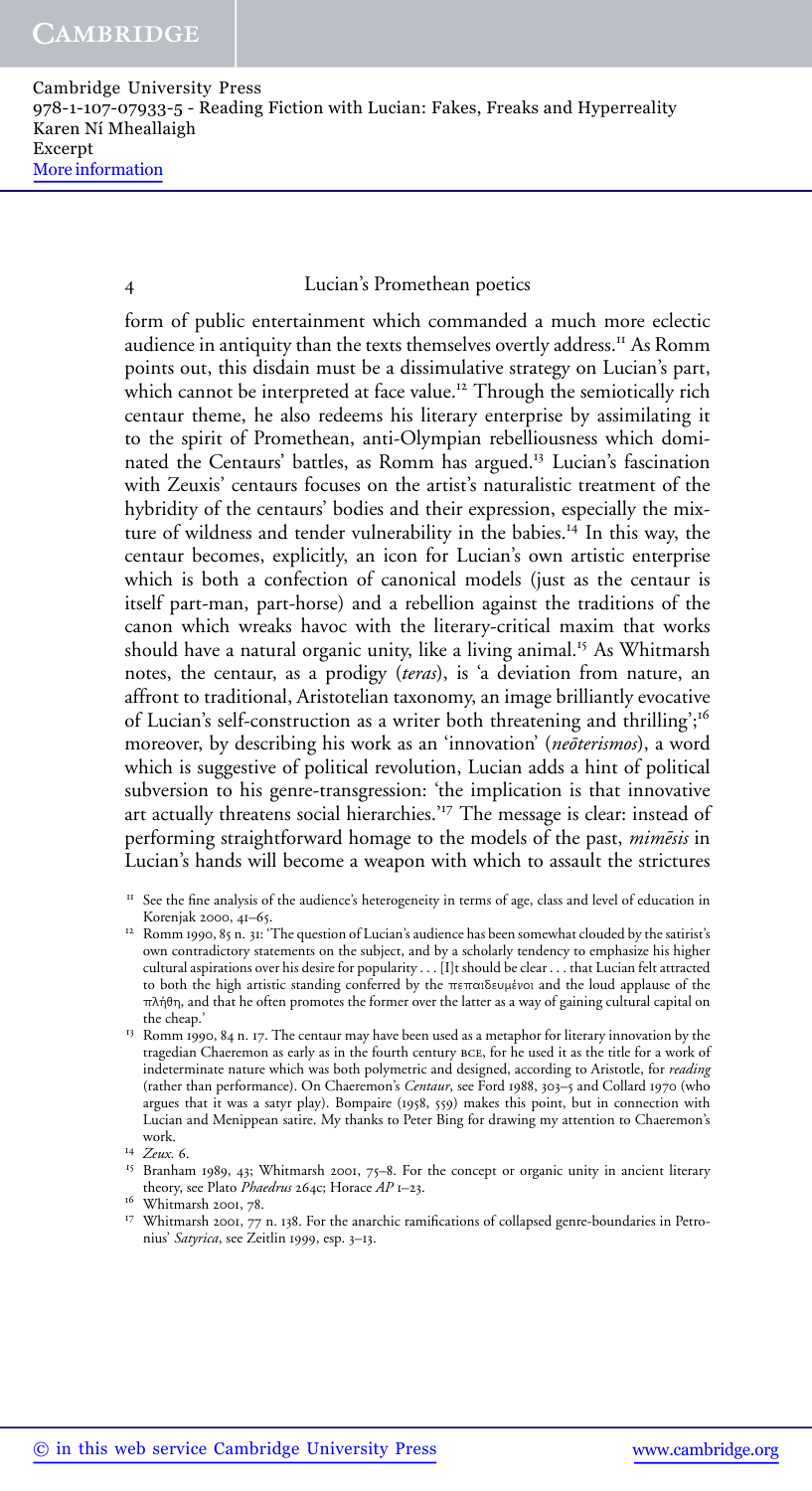## *Lucian and the shock of the new* 5

of a stifling Classicism. Lucian's 'worthless clay' will, paradoxically, redeem the originality of mimetic literature by reversing the dynamics of appropriation as envisaged by contemporary theorists, and remoulding them according to his own, distinctly subversive, Promethean poetics.<sup>18</sup>

In the essay *You are a literary Prometheus*, Lucian approaches the topic of his work's originality again.<sup>19</sup> Here he discusses his invention of a new literary genre, the comic dialogue. Tongue in cheek once again as he advertises his skill whilst grumbling about it,<sup>20</sup> Lucian professes doubts about the success of his audacious enterprise, for on the one hand, the game is lost if one's models (here, dialogue and comedy) have been innovated beyond all recognition, and on the other hand, originality can in no way compensate for the aesthetic crudity of the result:

It's no great satisfaction for me to be considered an innovator, or if noone can identify an older model of composition from which mine is an offshoot . . . Nor, for me at least, would the originality of a work save it from destruction if it were ugly.<sup>21</sup>

Once again, Lucian glosses his adventurous eclecticism as monstrous and unnatural, describing his new genre as a 'freakish hybrid' (allokotos xynthēkē) like a hippocentaur, which affirms the intertextual link with *Zeuxis*. <sup>22</sup> The only comfort Lucian derives from being such a literary 'Prometheus' or inventor is that no-one can charge him with theft – for he has no predecessor from whom to steal:

As far as theft (*hē kleptikē*) goes – for he is also the god of theft – away with the charge! This is the one fault you cannot find in my works, for who would I steal from, unless someone has already invented such hybrid hippocamps and tragelaphs without my knowledge?<sup>23</sup>

Prometheus' mythical theft (of fire, which he then bestowed on humankind) is overlaid in this passage with theft of a literary-critical nature, for in contemporary discussions of literary *mimesis*, the metaphor of 'theft'

<sup>&</sup>lt;sup>18</sup> See further discussion below pp. 13–17. <sup>19</sup> Romm 1990 is indispensable here.<br><sup>20</sup> Branham (1985, 239–40) reads this as 'Socratic irony'; cf. Branham (1989, 42): 'an ironic apology for Lucian's principal literary innovation, the comic dialogue'. For Lucian's pride in his generic invention, see Twice Accused 34-5.

invention, see *Twice Accused* <sup>34</sup>–5. <sup>21</sup> *Prom. es* <sup>3</sup>: **ἐμοὶ δὲ οὐ πάνυ ἱκανόν**, **εἰκαινοποιεῖν δοκοίην**, **μηδὲ ἔχοι τις λέγειν ἀρχαιότερόν τι τοῦ πλάσματος οὗ τοῦτο ἀπόγονόν ἐστιν** ... **οὐδ**' **ἂν ὠφελήσειεν αὐτό**, **παρὰ γοῦν ἐμοί**, **ἡ καινότης**,

**μὴ οὐχὶ συντετρῖφθαι ἄμορφον ὄν**. <sup>22</sup> *Prom. es* <sup>5</sup>. <sup>23</sup> *Prom. es* <sup>7</sup>: **τὸ γὰρ τῆς κλεπτικῆς** – **καὶ γὰρ κλεπτικῆς ὁ θεός** – **ἄπαγε**. **τοῦτο μόνον οὐκ ἂν εἴποις ἐνεῖναι τοῖς ἡμετέροις**. **ἢ παρὰ τοῦ γὰρ ἂν ἐκλέπτομεν**; **εἰμὴ ἄρα τις ἐμὲ διέλαθεν τοιούτους ἱπποκάμπους καὶ τραγελάφους καὶ αὐτὸς συντεθεικώς**.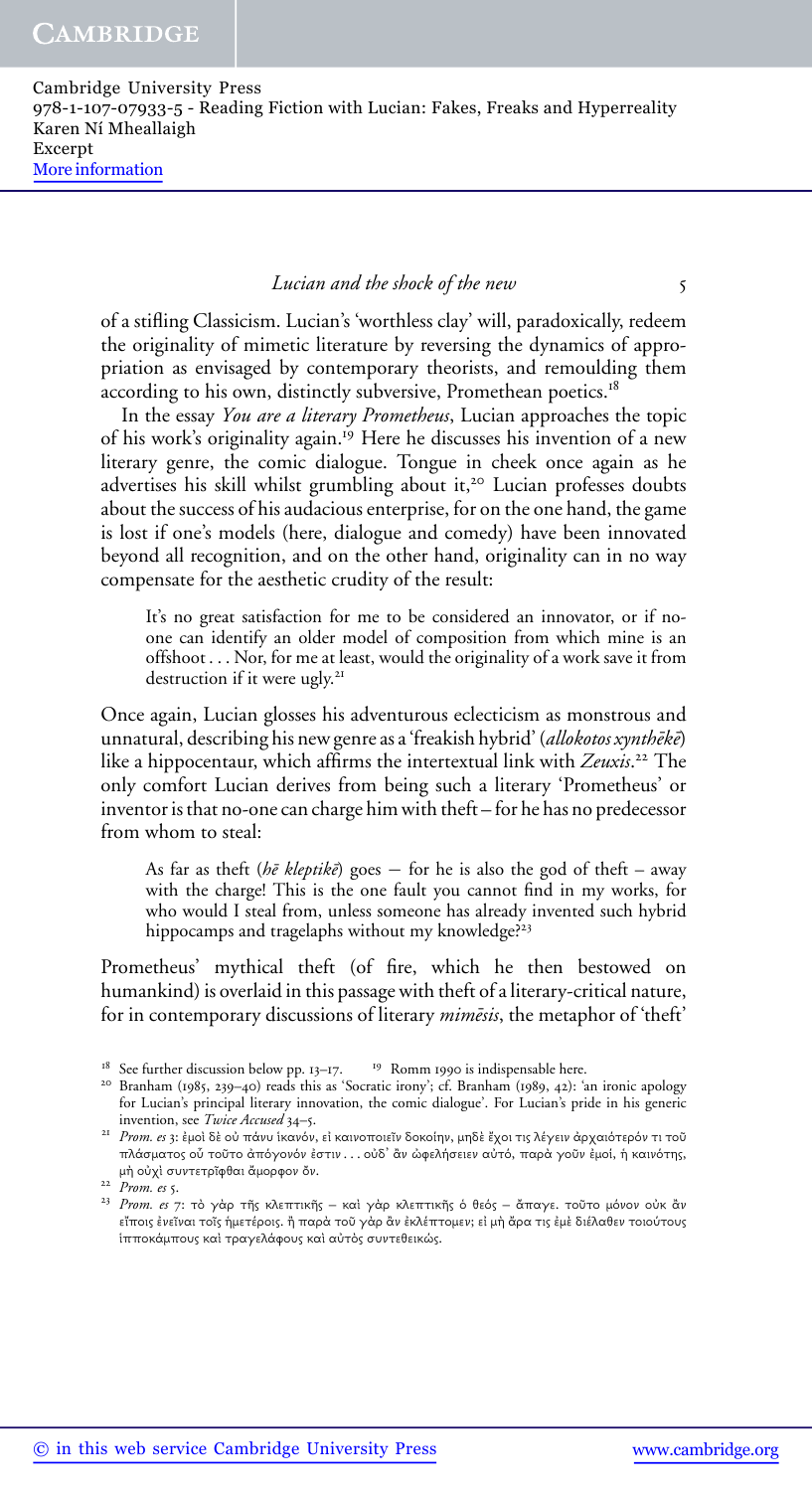#### 6 Lucian's Promethean poetics

 $(klop\bar{e})$  is used to denote the mindless pilfering of the canon or artless imitation  $-$  a charge which Lucian unequivocally eschews here.<sup>24</sup>

Lucian's treatment of the myth of Prometheus elsewhere in his *oeuvre* reinforces Prometheus' status as a metaliterary icon for Lucian himself. Prometheus is famous in mythology for his pro-human acts of rebellion against the Olympian gods;<sup>25</sup> his complex associations with theft, culture and innovation, as well as his connection in the Greek literary tradition with a diversity of genres (he was equally at home in Hesiodic epic, tragedy, comedy and philosophy)<sup>26</sup> made him particularly appropriate as an icon for Lucian's modernity. In his dialogue *Prometheus*, Lucian depicts the Titan as a mirror image of himself: Prometheus delivers a 'sophistic lecture' in the Caucasus Mountains to Hermes and Hephaestus,<sup>27</sup> and like Lucian, he too is an artist proud of his sculptural innovation in the creation of mankind.<sup>28</sup> Prometheus' act of creation becomes entwined with the poetics of *mimesis*, as he describes how he created humans out of a mixture of clay and water to be mortal copies of the Olympian gods, whose purpose, he claims, was to reaffirm the greatness and superiority of their Olympian archetypes:<sup>29</sup>

But consider this too, Hermes: do you think any blessing if unattested (*amarturon*) will seem just as pleasing and charming to its owner – for example something which is acquired (*ktēma*) or made (*poiēma*) which noone will see or praise? Why do I ask this? Because if there were no humans, the beauty of everything would go unattested (*amarturon*), and we would be rich with wealth which nobody else would admire, and which we ourselves would not value in the same way, for we would not have anything inferior to compare it to, nor would we be aware of the extent of our blessings if we could not see others who had no share in our belongings. For the great seems great only if it is measured against what is small.<sup>30</sup>

Prometheus' words are freighted with the rhetoric of decadent Classicism: from humans as mimetic sculptures which present the Olympians with

- 27 Prom. 4. <sup>28</sup> Prom. 6: kainourgēsai; Prom. 1, 2 and 11: plasmata, plastikē. <sup>29</sup> Prom. 12.<br><sup>30</sup> Prom. 15: "Ετι δέ μοι, ὦ Έρμῆ, καὶ τόδε ἐννόησον, εἴ τι σοι δοκεῖ ἀγαθὸν ἀμάρτυρον, οἶον κτῆμα
- **ἢ ποίημα ὃ μηδεὶς ὄψεται μηδὲ ἐπαινέσεται**, **ὁμοίως ἡδὺ καὶ τερπνὸν ἔσεσθαι τῷ ἔχοντι**. **πρὸς δὴ τί τοῦτ**' **ἔφην**; **ὅτι μὴ γενομένων τῶν ἀνθρώπων ἀμάρτυρον συνέβαινε τὸ κάλλος εἶναι τῶν ὅλων**, **καὶ πλοῦτόν τινα πλουτήσειν ἐμέλλομεν οὔτε ὑπ**' **ἄλλου τινὸς θαυμασθησόμενον οὔτε ἡμῖν αὐτοῖς ὁμοίως τίμιον**· **οὐδὲ γὰρ ἂν εἴχομεν πρὸς ὅ τι ἔλαττον παραθεωρῶμεν αὐτόν**, **οὐδ**' **ἂν συνίεμεν ἡλίκα εὐδαιμονοῦμεν οὐχ ὁρῶντες ἀμοίρους τῶν ἡμετέρων τινάς**· **οὕτω γὰρ δὴ καὶ τὸ μέγα δόξειεν ἂν μέγα**, **εἰτῷ μικρῷ παραμετροῖτο**.

<sup>&</sup>lt;sup>24</sup> [Longinus] *On the Sublime* 13.4; cf. pp. 213–14.<br><sup>25</sup> The classic account is by Hesiod *Works and days* 42–105 and Aeschylus in his Prometheus trilogy, from which the tragedy *Prometheus Bound* survives. Lucian himself tells the story in his own dialogue

<sup>&</sup>lt;sup>26</sup> Mossman (2007, esp. 157–8) examines Prometheus as a representative of the polyphony of the Lucianic *Amores*.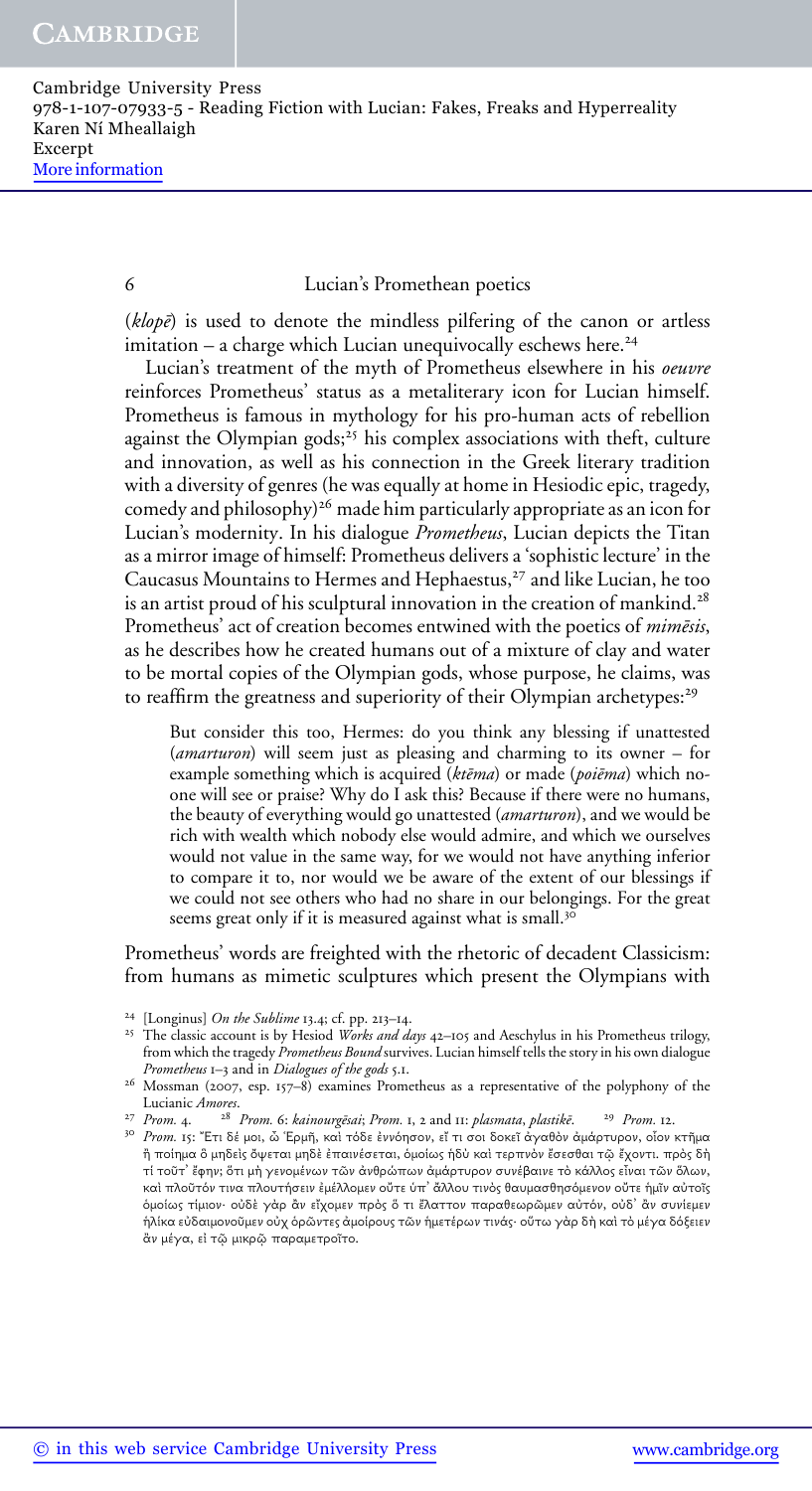### *Lucian and the shock of the new* 7

an inferior image of themselves, to the conservative role of *mimesis* itself, which is the creation of works of art whose sole purpose is to highlight the greatness of earlier works of art, for note here that the divine 'possessions or creations' which Prometheus speaks of (in Greek, *ktēma* and *poiēma*) can connote specifically works of *literature* as well other types of possession. This mimetic tradition is deficient specifically because it is mortal and therefore transient and perishable; it serves only to bear witness to the riches and beauty of the divine and everlasting generation that existed before. Should that past go *unattested* – in literary terms, 'unquoted', 'without witness' (*amarturon*) – it would diminish in value; it is the allusive, reiterative power of the mimetic tradition which therefore sustains (and exists to sustain) the canon.

But to compensate for their mortality, Prometheus also gave his humans the gift of supreme inventiveness (*eumēkhanōtaton*) and intelligence (*sunetotaton*), and the knowledge of what is better (*tou beltionos aisthanomenon*).<sup>31</sup> As a result, some of them exhibit wayward behaviour, 'committing adultery, making war, marrying their sisters and plotting against their fathers'.<sup>32</sup> Clearly, then, the mimetic tradition which Prometheus created is far from docile; it is guilty of criminal attempts to thwart the dynamics of appropriation through illicit interbreeding (adultery, endogamy), Oedipal rebellion (parricide) and general belligerence. This idea emerges again in the later part of Prometheus' story where he warns Zeus against having sex with the Nereid Thetis, because of the prophecy relating to her offspring:

- prometheus: Do not, Zeus, have any association with the Nereid. For if she conceives a child by you, the child that is born will be as powerful as you and will do the things which you did . . .
- zeus: You mean I will be overthrown from my rule?
- prometheus: May it not be so, Zeus! But that's the danger of mating (*mixis*) with her.<sup>33</sup>

In several ways, then, Prometheus' story perturbs traditional ways of thinking about how the (literary) generations interrelate, for not only do his own

**καὶ πατράσιν ἐπιβουλεύουσι**. <sup>33</sup> *Dialogues of the gods* <sup>5</sup>.2: **ΠΡΟΜΗΘΕΥΣ**: **Μηδέν**, **ὦ Ζεῦ**, **κοινωνήσῃς τῇ Νηρεΐδι**· **ἢν γὰρ αὕτη κυοφορήσῃ ἐκ σοῦ**, **τὸ τεχθὲν ἴσα ἐργάσεταί σε οἷα καὶ σὺ ἔδρασας** – **ΖΕΥΣ**: **Τοῦτο φῄς**, **ἐκπεσεῖσθαί με τῆς ἀρχῆς**;

**ΠΡΟΜΗΘΕΥΣ**: **Μὴ γένοιτο**, **ὦ Ζεῦ**. **πλὴν τοιοῦτό γε ἡ μῖξις αὐτῆς ἀπειλεῖ**.

<sup>31</sup> *Prom.* 12: **θνητὸν μέντοι εἶναι τοῦτο**, **εὐμηχανώτατον δ**' **ἄλλως καὶ συνετώτατον καὶ τοῦ βελτίονος**

**αἰσθανόμενον**. <sup>32</sup> *Prom.* <sup>16</sup>: **᾿Αλλὰ κακοῦργοί τινες**, **φής**, **ἐν αὐτοῖς καὶ μοιχεύουσι καὶ πολεμοῦσι καὶ ἀδελφὰς γαμοῦσι**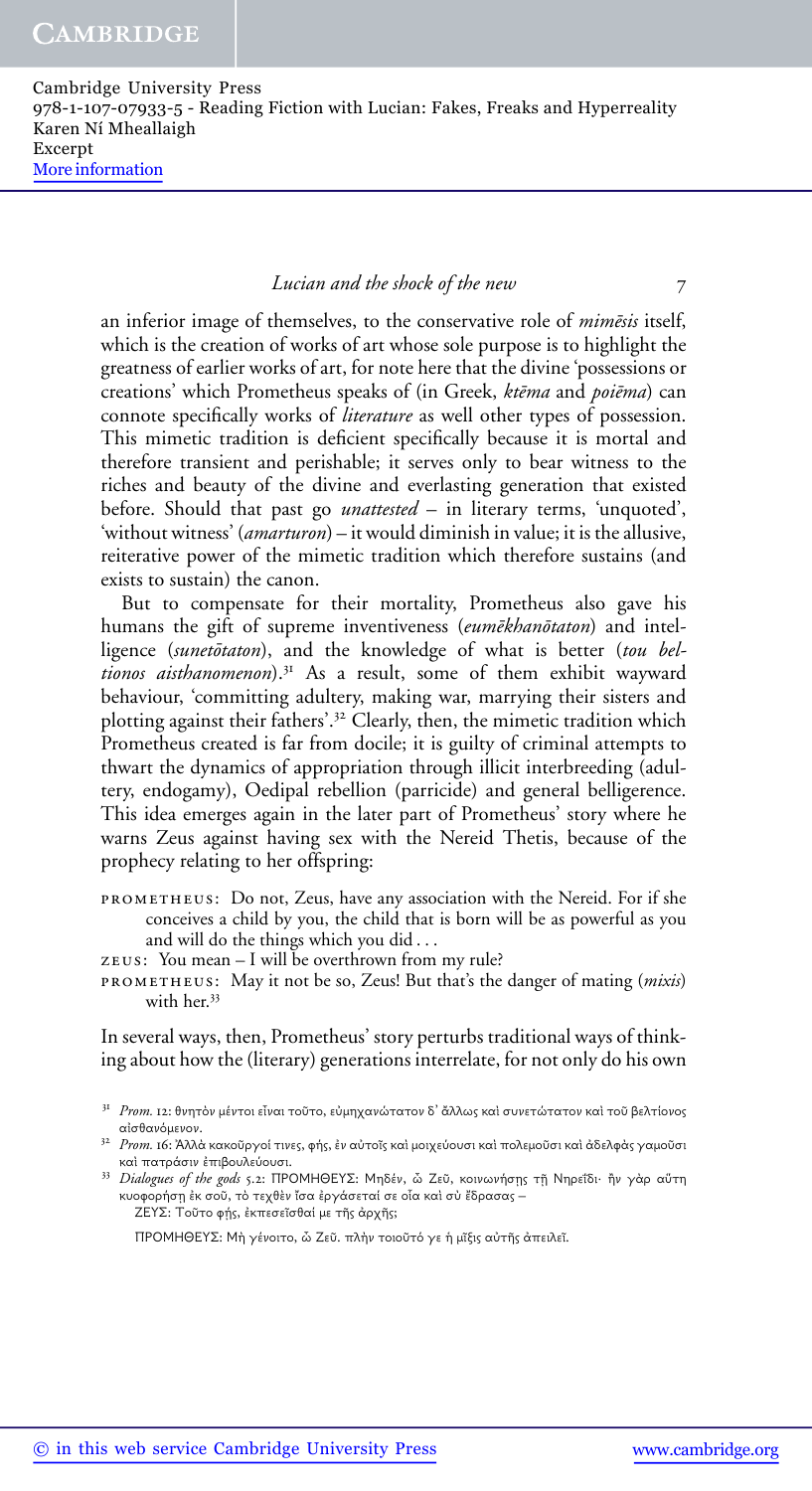8 Lucian's Promethean poetics

mimetic creations, the humans, challenge their forebears, but his prophecy about the son of Thetis who would one day overthrow his father is itself a warning about the dangers of literary innovation, particularly through the cross-fertilization (*mixis*) of genres: the outcome of such hybridization may, one day, exceed the models which were germane to it – and the canon could be rewritten and replaced. Even in Prometheus' own rebellions against the Olympians, it is unexpectedly the *older* god, the Titan, who takes on the role of the rebel innovator against the younger generation.<sup>34</sup> This is what makes Prometheus the ideal icon for Lucian's modernity: because his mythology represents, not just the conflict between generations but, more subversively, it opens up the unsettling possibility that the mimetic rebels may, in fact, be more original than their predecessors. Prometheus, in Lucian's hands, becomes a champion of a defiant and inventive postclassical poetics.<sup>35</sup>

## **Lucian and the poetics of (post)modernity**

Lucian's claims to literary innovation were, as a gesture in themselves, by no means new; they belonged, rather, to a long tradition of aesthetic rupture and innovation which was coextensive with the Greek literary tradition itself.<sup>36</sup> Lest we succumb to any simplistic narrative about the modernity of the literature of the principate, it is wise to remember that such narratives are not historically descriptive; through their imaginative reconfigurations of what has gone before – as well as their constructed ruptures with their past – they express, rather, the ideologies, anxieties and desires of the present.<sup>37</sup> The poetics of innovation can be found already in the first book of the *Odyssey* when Telemachus, in defiance of his mother

<sup>&</sup>lt;sup>34</sup> Lucian underlines this paradox in *Prometheus* 7 where Prometheus points out the incongruity of Zeus' 'childish' behaviour (*hōs meirakiou*) in penalizing such an 'ancient' (*palaios*) deity.

<sup>&</sup>lt;sup>35</sup> Radke (2007, 117–24) interprets the description of Prometheus's agony in Apollonius of Rhodes' *Argonautica* (2. 1246–59) in similarly metapoetic terms as Apollonius' self-distancing from the archaic epic tradition, though Apollonius' Prometheus, who has been reduced to a disabled voice, represents the withering of the old, not the rebellion of the new.<br><sup>36</sup> See D'Angour 2011, 198–202 on the 'tradition of innovation' in ancient Greek music.

<sup>&</sup>lt;sup>37</sup> Whitmarsh's comments (2013a, 207) on postclassical literature's prosographical construction of rupture with its poetical, classical past are apposite here: 'The creation of a "classical" period is the function of a dynamic and ever unresolved struggle within contemporary culture: to inveigh against the tyranny, barbarism, or effeminacy of poetry was to seek not to replace it with prose but to re-place it as prose's spectral but potent "other" . . . That is to say, Roman Greece's ambiguous relationship to its poetical "classical" past . . . is isomorphous with its ambiguous relationship to its "poetical" elements (the tyrannical, the female, the barbaric, the "other") in the present . . . "The past" is not – cannot ever be – simply a historical descriptive but is (also) a function of desire, a desire that disavows even as it lusts.'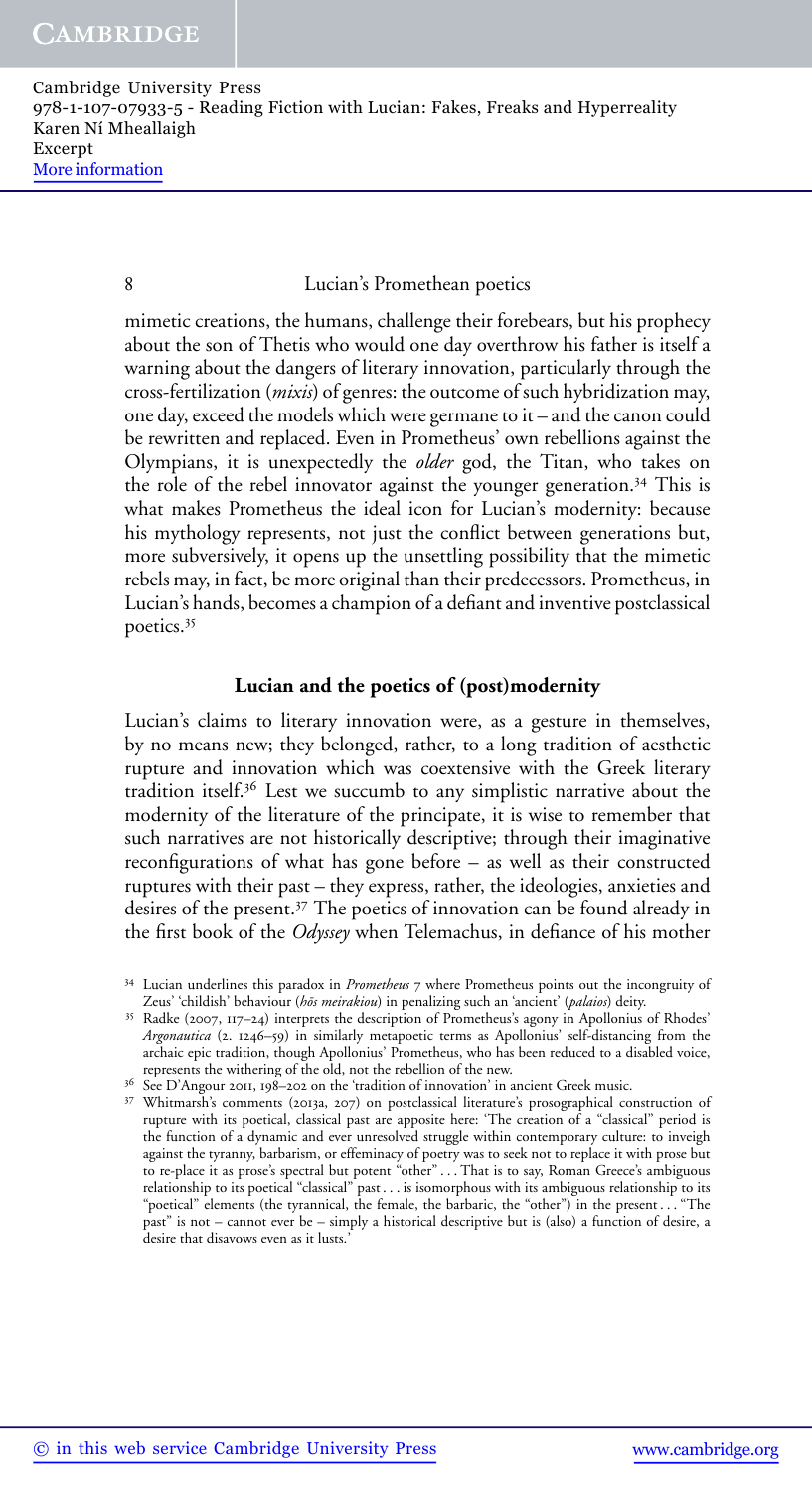## *Lucian and the poetics of (post)modernity* 9

(a generation-conflict which has conspicuous metapoetic significance in the context), praises the Ithacan bard Phemius for his modern repertoire.<sup>38</sup> Modernity pervades the literature of fifth-century Athens, too, in the vehement egotism and polemic of medical writers;<sup>39</sup> through the impact of the sophists' radical new thinking which infiltrated Euripidean tragedy;<sup>40</sup> in Aristophanes' and his fellow comic poets' competitive boasting about the crowd-pleasing novelty of their plots and jokes;<sup>41</sup> and in the theme of generation conflict, where the clash between old and new was exploited for comic effect, especially in the *agon* of the *Frogs* where the poet Euripides was presented as a slick modernist pitted against crusty traditionalist Aeschylus.<sup>42</sup> In the fifth and fourth centuries, political theorists Damon of Oa (who was also a musician) and Plato worried about the politically unsettling and morally corrupting influence of a new wave of musicians, the dithyrambists Cinesias, Philoxenus and Timotheus.<sup>43</sup>

But although it is nonsensical to draw rigid boundaries, there is nevertheless a sense in which modernity acquired a stronger momentum and a new, hard edge in the postclassical period, for a variety of reasons which are very well known but which, nevertheless, it is worth pointing out briefly.<sup>44</sup> First, the reconfiguration of Greek societies into the great Hellenistic *metropoleis* underscored the breach in continuity with the (largely Athenocentric) culture of the classical past, which in turn stimulated artists' consciousness about the interplay of past and present, tradition and innovation. Secondly, the new literature of the Hellenistic period was itself embedded in a more dynamic modernizing culture and involved the florescence of scientific and technological invention under the sponsorship of the Ptolemies in

- <sup>41</sup> On the slippery, dissimulative nature of the comedians' claims to comedy, however, see the excellent discussion in Wright 2012, 70–102; D'Angour (2011, 211–6) discusses the theme of novelty in *Clouds*.
- <sup>42</sup> On the *agon* of *Frogs* and the literary-critical tradition, see Hunter 2010, 10–52 with further bibliography. Wright 2012 explores the critical gravamen of Old Comedy more broadly (including

<sup>&</sup>lt;sup>38</sup> D'Angour 2011, 184–9. <sup>39</sup> Lloyd 1987, 56–70.<br><sup>40</sup> On the 'innovationist turn' in fifth century Athens, see D'Angour 2011, 216–24. Euripides is often viewed as a modernist, especially on the strength of his claims to mythic innovation (McDermott 1991), but Wright (2010, 179–81) cautions against reading such claims at face value.

<sup>&</sup>lt;sup>43</sup> Plato *Rep.* 424b−c. On the 'new music' of the fourth century BCE, see D'Angour 2011, 202–6, who notes: 'The new musical styles that became popular in Athens in these decades were associated by conservative thinkers with educational laxness, sexual permissiveness and antisocial individualism, attributes inevitably attached to the rebellious "younger generation"' (204). On Timotheus and his influence, see Csapo and Wilson <sup>2009</sup>. <sup>44</sup> It is recognized that many of the tendencies which are so marked in the literature of the Hellenistic

period are present already in the literature of the fourth century: for discussion, see Acosta-Hughes 2010, with further bibliography; Whitmarsh (2013a, 192–4) discusses Isocrates' 'anxiety of influence'. Radke (2007, 145–50) discusses the distinctive epochal qualities of Hellenistic literature.